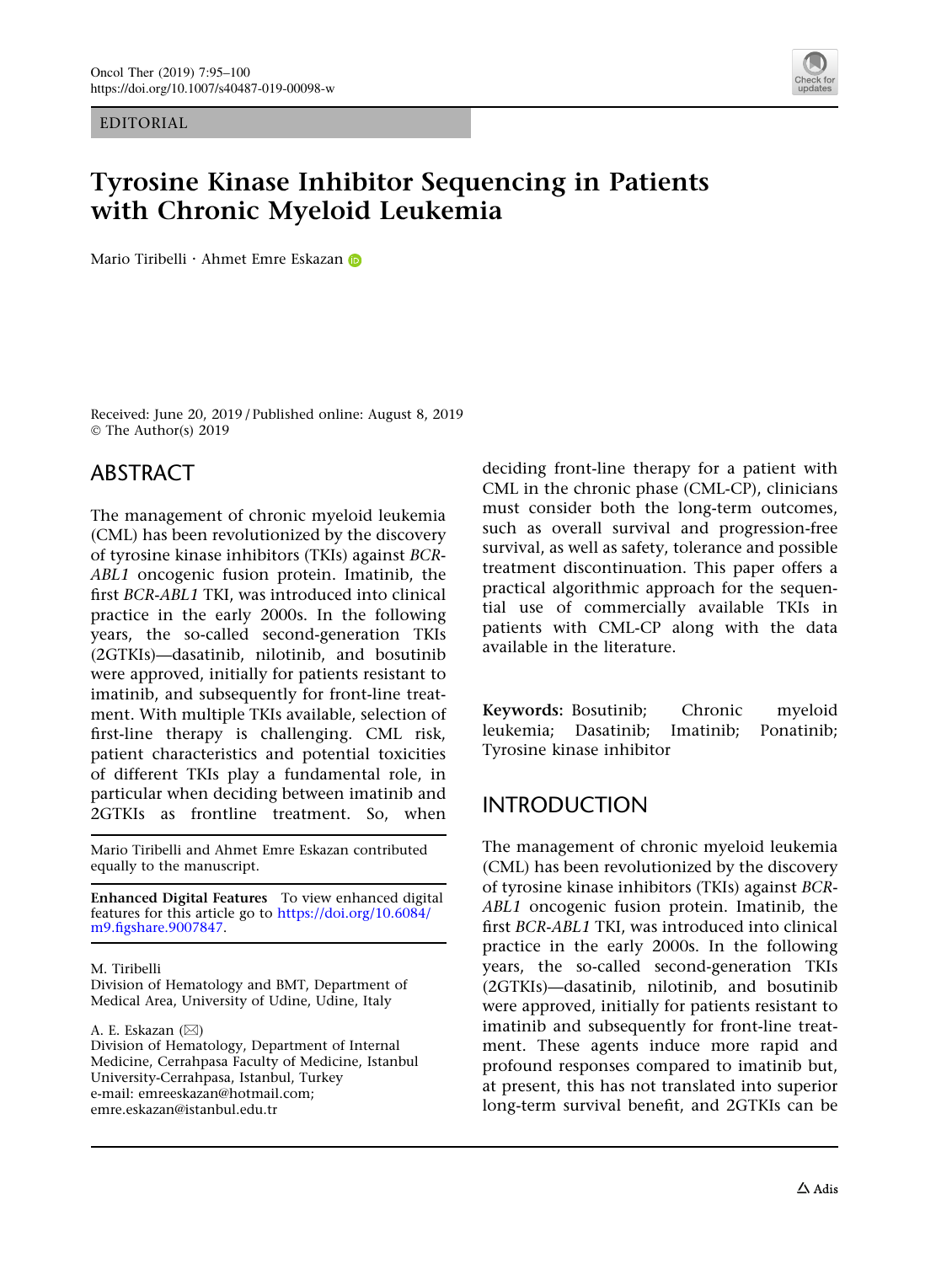associated with non-hematologic toxicities that may cause concern [[1–3](#page-4-0)].

So, when deciding front-line therapy for a patient with CML in chronic phase (CML-CP), clinicians must consider both the long-term outcomes, such as overall survival (OS) and progression-free survival (PFS), as well as safety, tolerance and possible treatment discontinuation. A recent multicenter observational study performed in Italy on more than 1000 newly diagnosed CML patients found that 48.5% and 51.4% of patients were treated frontline imatinib and 2GTKIs, respectively [\[4\]](#page-4-0).

In this paper, we seek to offer a practical algorithmic approach for the sequential use of commercially available TKIs in patients with CML-CP, using the data available in the literature.

This article is based on previously conducted studies and does not contain any studies with human participants or animals performed by any of the authors.

#### IMATINIB AS FIRST-LINE THERAPY

Imatinib now has an almost two-decade long history in the treatment of CML. Updated follow-up of the pivotal International Randomized Study of Interferon Vs STI571 (IRIS) trial has demonstrated that estimated OS at 10 years was 83.3% with a rate of complete cytogenetic response (CCyR) over 80% [[5\]](#page-5-0). Similar results have been reported in the German CML-study IV that included more than 1500 patients treated with 5 different imatinib-based frontline regimens [[6\]](#page-5-0). This latter study also found that survival was similar between the standard (i.e. imatinib 400 mg/day) and the experimental arms, and life expectancy of patients with optimal response to therapy was close to that of healthy individuals. More recently, a "real-life" experience from three French reference centers on 418 CML patients receiving front-line imatinib 400 mg also confirmed excellent OS rates (91% and 82% at 5 and 10 years) in patients treated outside the restriction of a clinical trial and with minimal loss of follow-up [\[7](#page-5-0)].

Taken together, these studies support the choice of imatinib 400 mg as front-line therapy for CML patients, maybe with the exclusion of those with a high-risk Sokal score (Fig. [1](#page-2-0)). Nonetheless, a significant proportion of CML patients treated with imatinib discontinue therapy sooner or later, with 20–30% of cases requiring a switch to a different TKI for resistance or intolerance. The excellent rates of OS and progression-free survival (PFS) reported in many studies are, by all evidence, proof of the efficacy of 2GTKI as salvage therapy.

Dasatinib and nilotinib have been used for the treatment of CML patients failing imatinib, either for resistance or intolerance, for more than 10 years. The 7-year update of the phase 3, dose-optimization study of dasatinib in 670 CML-CP patients resistant or intolerant to imatinib confirmed that 100 mg daily is the best dose, with PFS and OS of 42% and 65% respectively, a major molecular response (MMR) rate of 46% and an acceptable safety profile, with drug-related pleural effusion rate of 28% and  $\lt$  5% of pulmonary hypertension and arterial ischemic events [\[8\]](#page-5-0). With a shorter follow-up, nilotinib has shown similar results both in a phase 2 study (CCyR rate at 48 months of 45%, estimated PFS and OS at 48 months 57% and 78%, respectively) [\[9](#page-5-0)], and in a French reallife experience (66% patients achieved MMR and 44% achieved a deep molecular response (DMR) after a median time of nilotinib therapy around 6 months; survival not reported but only 1/146 patients progressed to advanced phase) [[10](#page-5-0)]. More recently, an Italian group retrospectively analyzed 163 patients treated with 2GTKI (dasatinib,  $n = 95$  or nilotinib,  $n = 68$ ) after imatinib failure, reporting rates of CCyR (75%), MMR (60%) and DMR (37%) higher than previous studies, 5-year PFS and OS around 85%, good persistence of treatment (60% at 4 years) and comparable efficacy and safety of the two TKIs [\[11\]](#page-5-0).

For CML-CP patients failing imatinib and dasatinib or nilotinib, long-term prognosis could still be fairly good, mainly in terms of survival. Switching to other 2GTKIs has provided rates of CCyR and MMR of 40% and 16%, respectively, and a median OS of 46 months [\[12\]](#page-5-0). In addition to that, a recent study focusing on the use of dasatinib/nilotinib as third-line treatment with a median of 12 months (range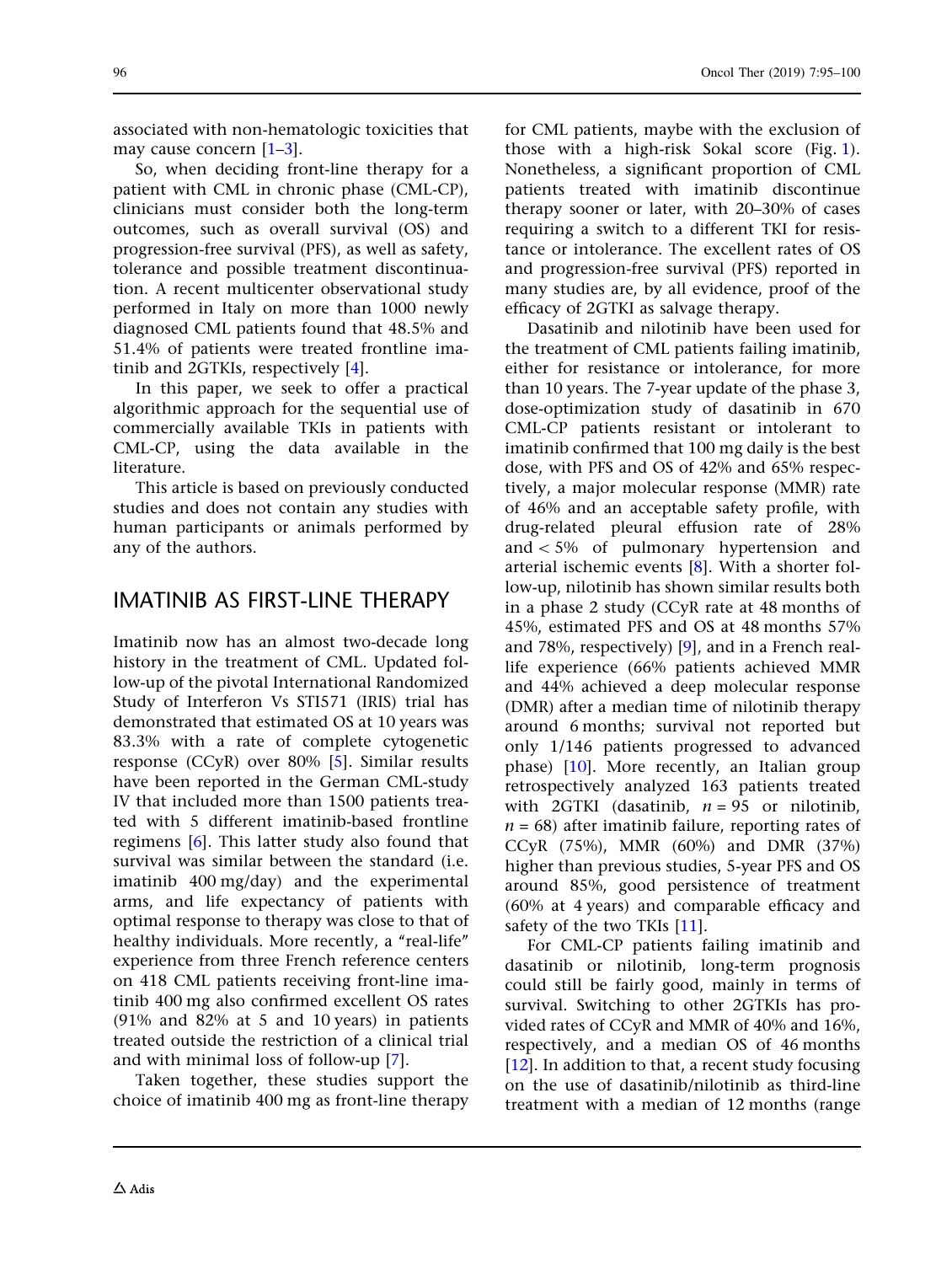<span id="page-2-0"></span>

Fig. 1 An algorithmic treatment approach to a newly diagnosed patient with chronic myeloid leukemia in chronic phase (CML-CP). 2GTKI second-generation tyrosine kinase inhibitor, AE adverse event, AlloHSCT

allogeneic hematopoietic stem cell transplantation, DMR deep molecular response, TFR treatment-free remission. \*See text for details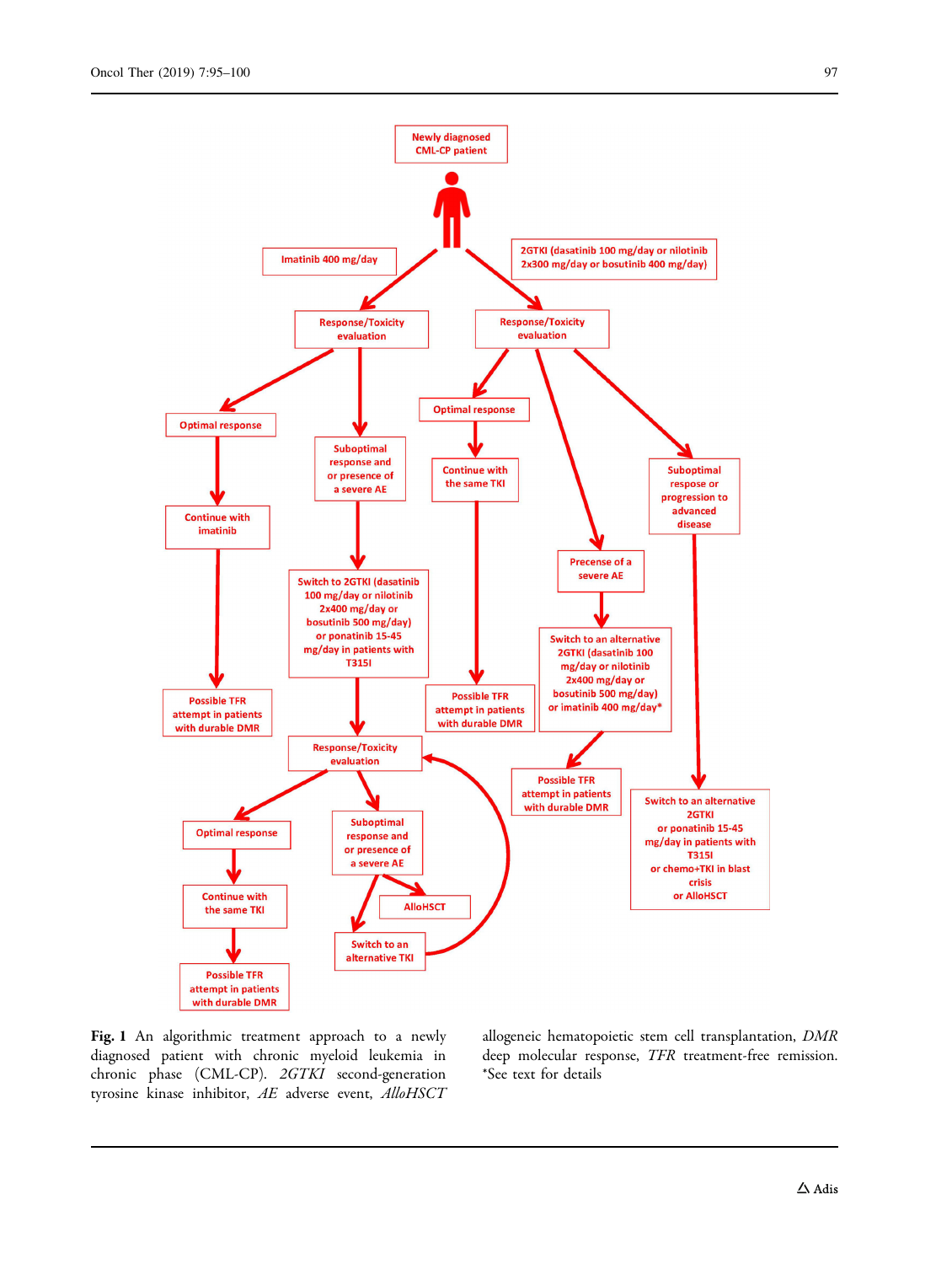showed that 16 out of 21 patients (76%) in this setting were able to gain and/or maintain an optimal molecular response [\[13\]](#page-5-0). A significant breakthrough for patients with resistance or intolerance to multiple TKIs has come with the availability of the so-called ''third generation'' TKI—ponatinib. Updated 5-year data from the phase 2 Ponatinib Ph<sup>+</sup> ALL and CML Evaluation (PACE) trail on 267 CP-CML patients treated with ponatinib after failure of multiple TKIs (most patients have been treated with three or four prior drugs) reported cumulative rates of CCyR and MMR of 54% and 40%, respectively, with 24% of deep MR, being 5-year PFS and OS 49% and 77% [[14](#page-5-0)]. Ponatinib is thus emerging as the most effective treatment in patients failing imatinib and at least one 2GTKI, but the starting dose of 45 mg is associated with a significant risk of cardiovascular adverse event. Thus, various trials and retrospective experiences are testing the efficacy and safety of lower doses of ponatinib, either as starting dose or as a reduction strategy following attainment of response [[15](#page-5-0)].

1–42 months) after failure of two previous TKIs

## 2GTKIs AS FIRST-LINE THERAPY

As 2GTKIs are more potent than imatinib, many physicians tend to use these agents in the upfront setting among patients with CML-CP, since these newer TKIs have the ability to induce faster [early molecular response (EMR)] and deeper (DMR) responses [\[16\]](#page-5-0). Three 2GTKIs (bosutinib, dasatinib, and nilotinib) have demonstrated significant clinical benefit compared with imatinib in randomized clinical trials [[17–19](#page-5-0)], and although not always available worldwide, these agents are approved in the management of newly diagnosed patients with CML in some countries.

The choice of selecting any 2GTKI over imatinib as an upfront treatment option depends on various factors, mainly the disease risk factors, comorbidities, and the willingness of the patient for a treatment-free remission (TFR) attempt, especially if the patient is young, since the probability of achieving a sustained DMR is higher with 2GTKIs than with imatinib.

When a patient with CML-CP has started any 2GTKI as upfront treatment, there are three possible scenarios: (1) the patient may do perfectly well under the particular 2GTKI both in terms of efficacy and toxicity, so he/she will continue receiving the same TKI; (2) the patient needs to quit the 2GTKI due to toxicity, regardless of response situation under the same TKI (optimal or suboptimal); (3) the patient might discontinue the currently administered 2GTKI due to suboptimal response (both primary and secondary resistance) or progression (e.g. from CP to advanced phases) (Fig. [1](#page-2-0)).

In the first scenario, the optimal responder could continue the current 2GTKI, unless there would be a TFR attempt, as in case of sustained DMR [\[20\]](#page-5-0). There are discontinuation studies with dasatinib and nilotinib but not yet with bosutinib [\[21\]](#page-5-0). Moreover, nilotinib was recently licensed in the context of TFR in the United States, when used either in the upfront or salvage settings for at least 3 years with a durable (for at least 24 months) DMR (defined as  $MR^{4.5}$ ) status [\[16\]](#page-5-0). Although percentages may vary from study to study, approximately 40–50% of the cases who attempted a TFR will lose their molecular responses, and reinitiation of the former TKI could be necessary. After restarting the same TKI, nearly all patients regain at least optimal molecular response  $(MR<sup>3</sup>)$  or even DMR [\[21\]](#page-5-0).

The second scenario, which is the permanent discontinuation of the 2GTKI due to adverse events (AEs), may result in two different outcomes. First, the patient might have an optimal response prior to quitting the TKI, then there would be no need of an immediate TKI therapy or, if a subsequent TKI therapy is planned, the patient may receive either imatinib or an alternative 2GTKI. Second, if the patient stopped the first-line 2GTKI treatment due to toxicity prior to achieving an optimal response, the remaining 2GTKIs can be the treatment of choice and, in addition to that, imatinib can still be an option. However, in this particular case, where a 2GTKI was preferred over imatinib at diagnosis, most probably the patient would want to attempt TFR in the future, and/or the patient might have a high-risk disease, so continuing with another 2GTKI would be more logical.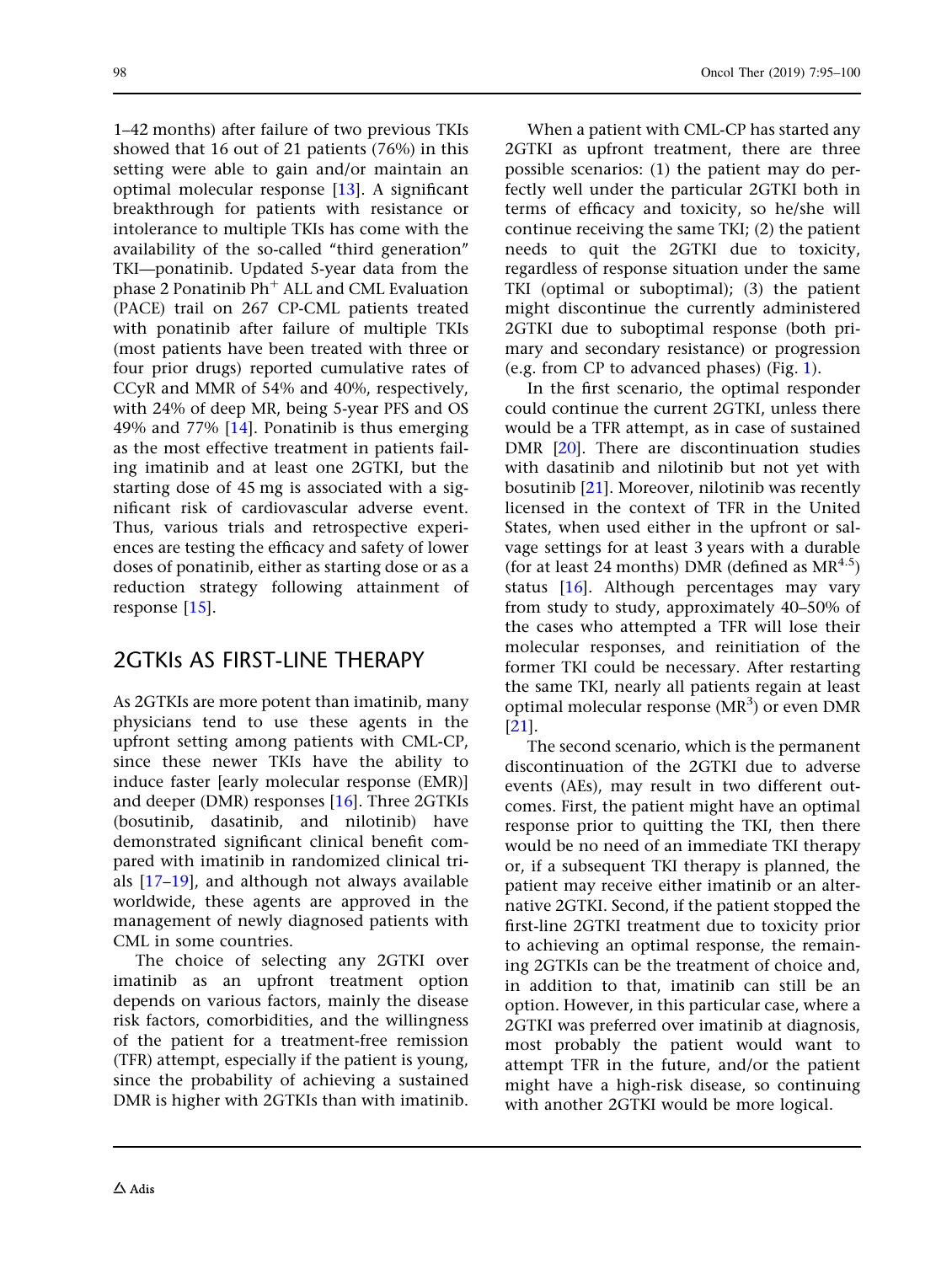<span id="page-4-0"></span>In the third scenario, where the patient has stopped the 2GTKI therapy due to resistance, the remaining two 2GTKIs can be chosen according to the ABL kinase domain mutational status of the patient and/or the comorbidities should also be taken into consideration. In the case of a T315I mutation, ponatinib should be the treatment of choice. If a patient progresses to blast crisis, the patient should be checked for mutations, and appropriate induction chemotherapy together with a TKI should be initiated. If this therapy can induce a second CP, allogeneic hematopoietic stem cell transplantation (AlloHSCT) should also be kept in mind for the available patients, and patients who have failed two lines of TKI therapy should also be evaluated for AlloHSCT as well [[22](#page-5-0)].

The availability of five different TKIs, of which four are approved for the newly diagnosed patient, can make the selection of an appropriate frontline therapy challenging. Individual disease and patient characteristics, such as risk of CML progression, age, concomitant disease or medications and patient's expectations may guide physicians in the choice. However, besides the TKI chosen for first-line (either imatinib or a 2GTKI), a careful and timely monitoring, with prompt switch to alternative therapy in case of non-optimal response or intolerance, may grant CML patients a nearly normal life expectancy and excellent quality of life.

## ACKNOWLEDGEMENTS

Funding. No funding or sponsorship was received for this study or publication of this article.

Authorship. All named authors meet the International Committee of Medical Journal Editors (ICMJE) criteria for authorship for this article, take responsibility for the integrity of the work as a whole, and have given their approval for this version to be published.

Disclosures. Mario Tiribelli has received speaker bureau and advisory board honoraria from Novartis, Bristol-Myers Squibb, Pfizer, and Incyte, outside the present study. Ahmet Emre Eskazan has received advisory board honorarium from Novartis, and he also received speaker bureau honoraria from Novartis, Bristol-Myers Squibb, and Pfizer, outside the present study.

Compliance with Ethics Guidelines. This article is based on previously conducted studies and does not contain any studies with human participants or animals performed by any of the authors.

Open Access. This article is distributed under the terms of the Creative Commons Attribution-NonCommercial 4.0 International License ([http://creativecommons.org/licenses/](http://creativecommons.org/licenses/by-nc/4.0/)  $bv\text{-}nc/4.0$ ), which permits any noncommercial use, distribution, and reproduction in any medium, provided you give appropriate credit to the original author(s) and the source, provide a link to the Creative Commons license, and indicate if changes were made.

## **REFERENCES**

- 1. Cortes JE, Saglio G, Kantarjian HM, et al. Final 5-year study results of DASISION: the dasatinib versus imatinib study in treatment-naïve chronic myeloid leukemia patients trial. J Clin Oncol. 2016;34:2333–40.
- 2. Hochhaus A, Saglio G, Hughes TP, et al. Long-term benefits and risks of frontline nilotinib vs imatinib for chronic myeloid leukemia in chronic phase: 5-year update of the randomized ENESTnd trial. Leukemia. 2016;30:1044–54.
- 3. Eskazan AE, Ozmen D. Tyrosine kinase inhibitor (TKI) therapy for newly-diagnosed patients with chronic myeloid leukemia: focusing on TKI discontinuation due to adverse events—is better<br>always good? Expert Rev Hematol. always good? Expert Rev Hematol. 2017;10(7):583–6.
- 4. Specchia G, Pregno P, Nicolosi M, et al. Chronic Myeloid Leukemia Italian Multicenter Observational Study (CML-IT-MOS): clinical characteristics of chronic myeloid leukemia (CML) patients treated in real-life between 2012 and 2016 in 66 Italian Hematology Centers of the Gimema Study Group. Blood. 2018;132:45 (abstract).